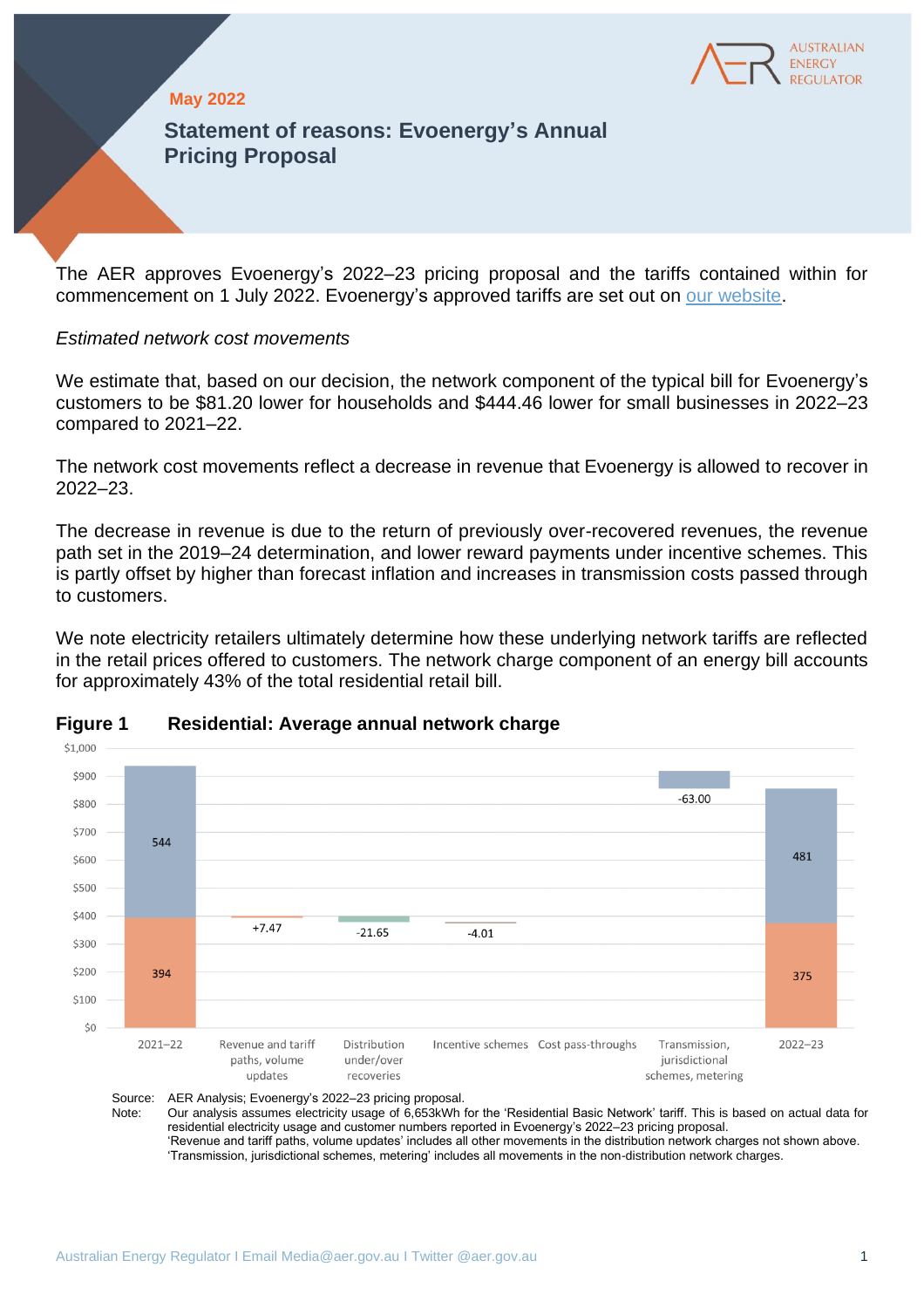



# **Figure 2 Small business: Average annual network charge**

Source: AER Analysis; Evoenergy's 2022–23 pricing proposal. Note: Our analysis assumes electricity usage of 14,916kWh for the 'General Network' small business tariff. This is based on actual data for small business electricity usage and customer numbers reported in Evoenergy's 2022–23 pricing proposal. 'Revenue and tariff paths, volume updates' includes all other movements in the distribution network charges not shown above. 'Transmission, jurisdictional schemes, metering' includes all movements in the non-distribution network charges.

Actual bill impacts for individual customers will vary from our estimates as customers may be on different tariffs or consume different amounts of energy from our assumptions. Our analysis is based on flat rate tariffs, which are the most common tariffs for residential and small business customers. Where overall price movements are small, some tariffs may increase while others decrease.

## *Consumption forecasts*

\$4,000

Electricity distributors operate under a revenue cap which sets the annual allowed revenue they can recover to deliver safe and reliable electricity within their networks. Prices are determined based on forecast consumption for that year, allowing distributors to recover their allowed revenue. If distributors forecast lower consumption, then other things being equal, prices are expected to be higher to allow them to recover the revenue allowed.

Our assessment of the distributors' consumption forecasts includes analysis of historical consumption trends and the reasons put forward for any departure from them. For 2022–23, a key factor of our assessment is the impact that Australia's response to COVID-19 has had and is continuing to have on energy consumption.